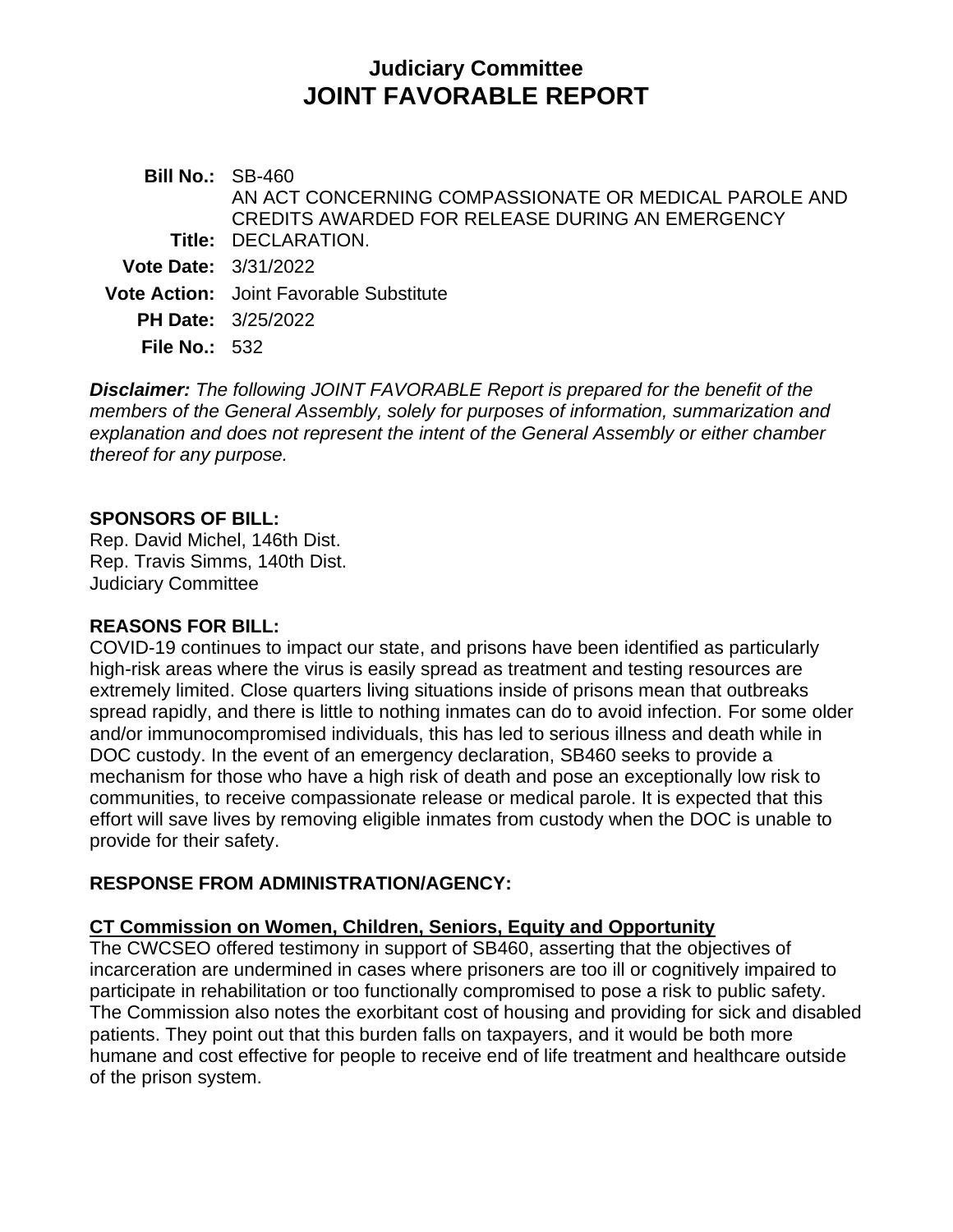# **State of Connecticut Office of the Victim Advocate – Natasha M. Pierre**

The CT OVA testified in response to SB460, supporting and opposing specific sections. The OVA supports Sections 2-4, which allow for released inmates to be returned to custody should they violate conditions of their parole. The OVA opposes Section 7 of SB460, which changes the threshold for release from "[an inmate] being *physically incapable* of presenting a danger to society", to "[an inmate] presenting a *significantly reduced* risk to society." The OVA argues that only the highest possible standard should be used when considering compassionate release. Further, the OVA opposes subsection (b) of Section 7, arguing that authority to grant compassionate release is too broad, and that generally DOC should be left to its own devices to respond to crisis. Finally, the OVA opposes Section 8, which creates a credit system for inmates to secure compassionate release. They oppose new mechanisms for inmates to pursue release.

# **State of Connecticut, Division of Criminal Justice**

The Division of Criminal Justice testified in opposition to SB460, however it recommends the inclusion of certain changes should the bill be voted out of committee. First, The Division recommends that some notice be given to the victim and prosecutor of a given crime before the release of the perpetrator. Second, they recommend the bill include guidance for the Board of Pardons to evaluate risk to the inmate and risk to the community before granting release.

### **State of Connecticut Division of Public Defender Services – Deborah Del Prete Sullivan, Office of Chief Public Defender**

The Office of the Chief Public Defender supports SB460, noting that the bill does not allow for automatic release, but only applies in cases of natural disaster or public health crisis. They also emphasize that to be released, in addition to other considerations, it must also be the case that "circumstances exist which pose a higher risk of harm" if the inmate were to remain incarcerated.

## **NATURE AND SOURCES OF SUPPORT: ACLU – Jess Zaccagnino, Policy Council**

Ms. Zaccagnino testified in support of SB460. She explains that since the outbreak of the pandemic, 19 people in DOC custody have died due to COVID, and 4249 have tested positive. She also observes that discretionary releases remained the same during the pandemic and subsequent emergency declaration, as previous years. The current discretionary release policy maintains the same standards regardless of public health context. Ms. Zaccagnino quotes the Executive Director of the BOPP, who notes that the compassionate release "statutory criteria were not drafted to handle a virus such as this". She argues that through it's inaction, the state of Connecticut essentially sentenced 19 people to death by subjecting them to conditions in which they became infected and died as a result. Ms. Zaccagnino urges adoption of the bill to save lives of incarcerated people.

# **Meridian Monthy – New Haven Resident**

Ms. Monthy offered strong support for SB460, arguing that it is both economically beneficial and ethically required. Other states such as Utah and Vermont have passed similar initiatives to curb prison overpopulation and the growing costs associated with an increasing elder population in state prison systems. It is Ms. Monthy's observation that as prisoners age, the cost to incarcerate them increases as the threat they pose to communities decreases. Therefore, there should be a mechanism to relieve the prison system in cases where it is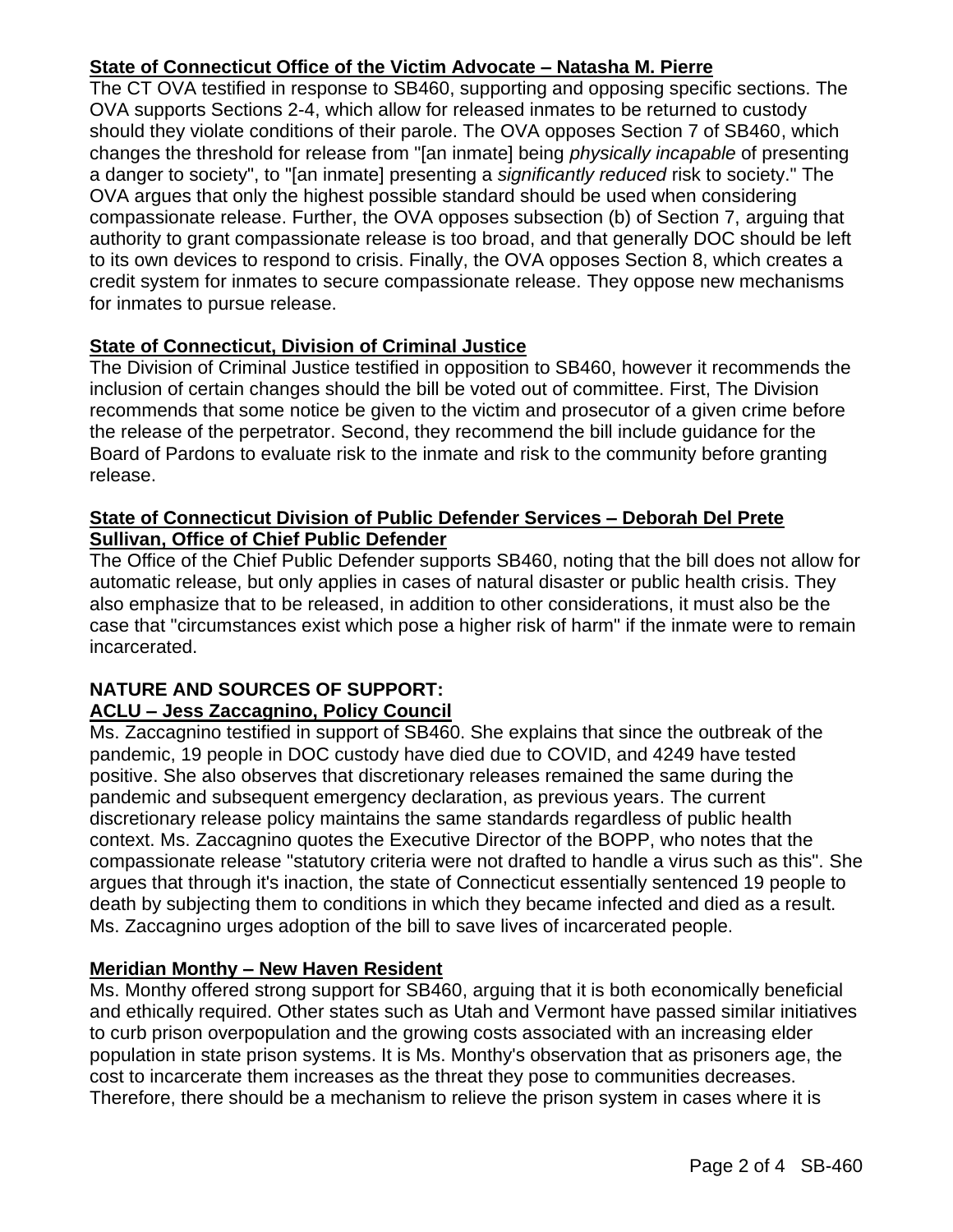deemed necessary and safe to do so. She continues, citing the deaths of two Connecticut residents in DOC custody. One, Mr. Michael Ferguson, became infected with COVID-19 and died just a few months before completing a two-year sentence. Another, Mr. Harold Alling, the 19th inmate to die of COVID-19, had not been convicted when he passed away in DOC custody. Ms. Monthy explains that despite the relatively short sentences or even the total lack thereof, these people were effectively sentenced to a slow, painful death. She reassures the legislature that the standard to release is still very high, and the bill shouldn't be seen as a move to be lenient on criminals, but rather to ethically cut costs in a way that doesn't put communities at risk. She cites a review by the Department of Justice which found prisoners who were granted compassionate release have an average recidivism rate of 3.1%, compared to 30% when released on term.

## **Pierletta Jones, ACLU Leader**

Mr. Jones testified in support of SB460. He explains that he spent over 27 years incarcerated at the York Correctional Institution. He worked in hospice and recalls how it is often impossible to receive medical care, and the increased demand following the outbreak of COVID-19 strained the already dwindling system. Of the 8374 infected inmates, 29 so far have died, and Mr. Jones explains that individuals in prisons are unable to take even personal measures to protect their lives from disease. Therefore, in times like these, Mr. Jones argues that access to compassionate release should be expanded in cases where individuals pose minimal risk to the community.

## **One Standard of Justice – Sharon Dorne**

Ms. Dorne offered support with qualification for SB460. She argues that mandatory sentencing requirements have increased the number of elderly and feeble people who are incarcerated, and askes the state to recognize the reduced threat posed people in these conditions. OSJ does not support exclusions of any type based on classification of offense, arguing that the type of offense does not reflect a person's risk to public safety.

#### **Katal Center for Equity, Health and Justice – Kenyatta Muzzanni**

Kenyatta Muzzanni testified in tepid support of SB460. She commends the underlying purpose but recommends a number of additions to improve efficacy. She observes that the Department of Corrections does not presently have a legitimate or transparent plan to manage COVID-19 within their facilities, even as 90% of inmates have tested positive, versus less than 20% in the general community. Ms. Muzzanni expressed concern that although decarceration remains the "number one recommended public health response to COVID-19", the significant offense-based exclusions included in the bill may hamper the larger systemic benefits. She is also concerned that the proposed panel within the Board of Pardons and Parole, suffers from a lack of a public health perspective, and so she urges the mandatory inclusion of public health experts on the panel. While the Katal Center supports the underlying intent of SB460, Ms. Muzzanni recommends the following changes and additions:

-Extension of release credits to all incarcerated people regardless of charge or time unserved;

-Expansion of eligibility for compassionate release, particularly by removing exclusions based on the nature of the original conviction;

-Prioritization of inmates who are at particular risk (immunocompromised, disabled etc.);